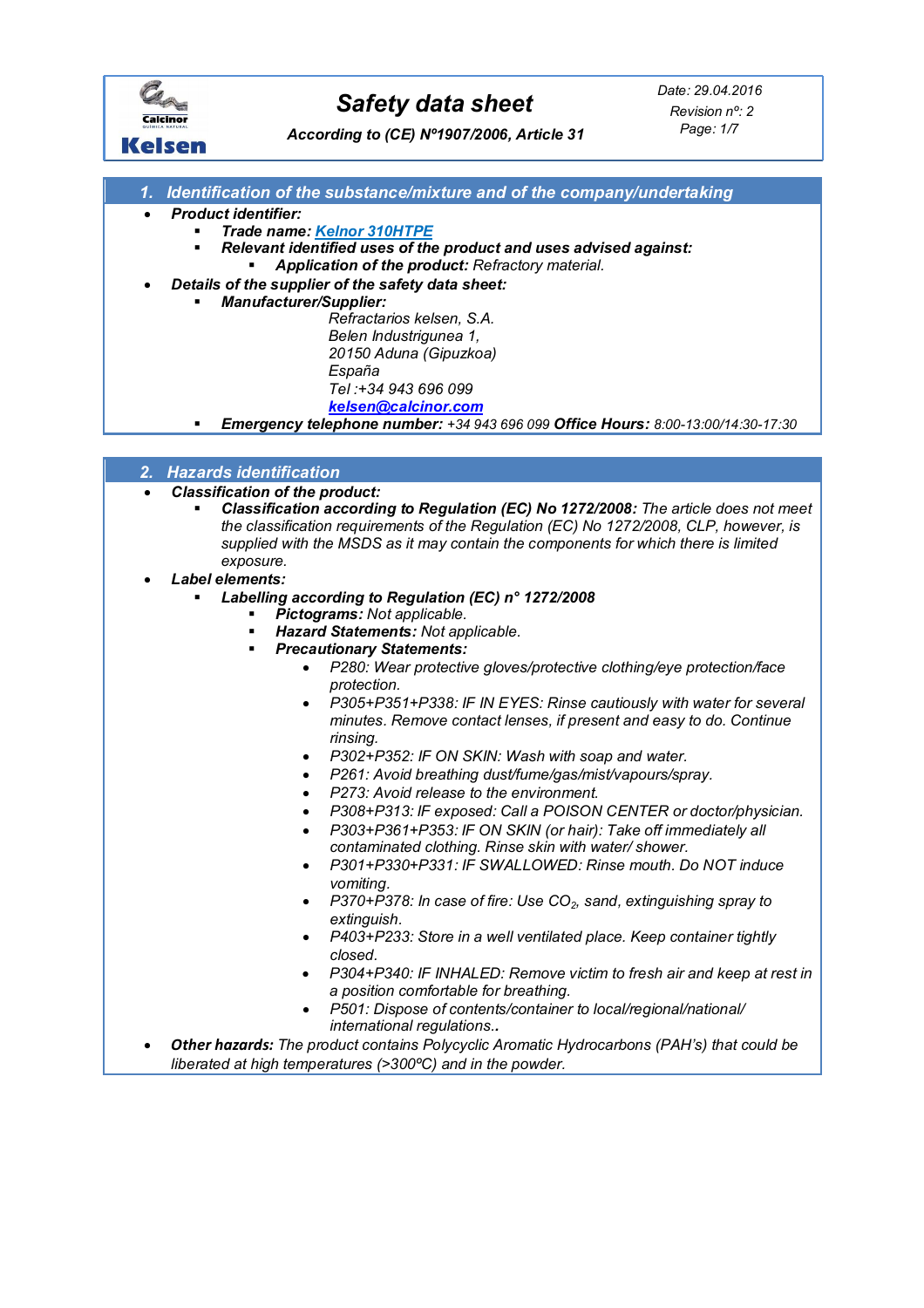

*Page: 2/7 Revision nº: 2*

*According to (CE) Nº1907/2006, Article 31*

## *3. First aid measures*

- *Description of first aid measures:*
	- *After excessive inhalation: Supply fresh air. In case of unconsciousness place patient in a stable laying down side position for transportation. Consult a doctor in case of complaints.*
	- *After skin contact***:** *Immediately wash with water and soap and rinse thoroughly.*
	- *After eye contact: Rinse opened eye for several minutes under running water. Then consult a doctor.*
	- *After swallowing***:** *If symptoms persist consult a doctor.*
- *Information for doctor:*
	- *Most important symptoms and effects, both acute and delayed***:** *No further relevant information available.*
	- *Indication of any immediate medical attention and special treatment needed: No further relevant information available.*

## *4. Composition/information on ingredients*

*Description: Thermally treated, shaped, refractory brick. Consisting of the following components:*

|                   | Calcium magnesium oxide - $CaO.MgO$                     |             |  |
|-------------------|---------------------------------------------------------|-------------|--|
| $CAS: 37247-91-9$ | Eye Dam. 1, H318;<br>$\left\langle \cdot \right\rangle$ | $35 - 85\%$ |  |
|                   | Skin Irrit. 2, H315; STOT SE 3, H335                    |             |  |
| CAS: 1309-48-4    | Magnesium oxide                                         | $10 - 50\%$ |  |
| CAS: 7782-42-5    | Graphite                                                | $2 - 10\%$  |  |

 *Additional information: The binder is a complex organic mixture of polycyclic, aromatic and heterocyclic hydrocarbons.*

## *5. Firefighting measures*

- *Suitable extinguishing agents: CO2, sand, extinguishing spray. Fight larger fires with water spray or alcohol resistant foam. Do not use water.*
- *Special hazards arising from the substance or mixture:*
- *Can be realized in case of fire: Carbon Monoxide (CO), Nitrogen Oxides (NOx). Advice for firefighters* 
	- *Protective equipment: Wear self-contained breathing apparatus.*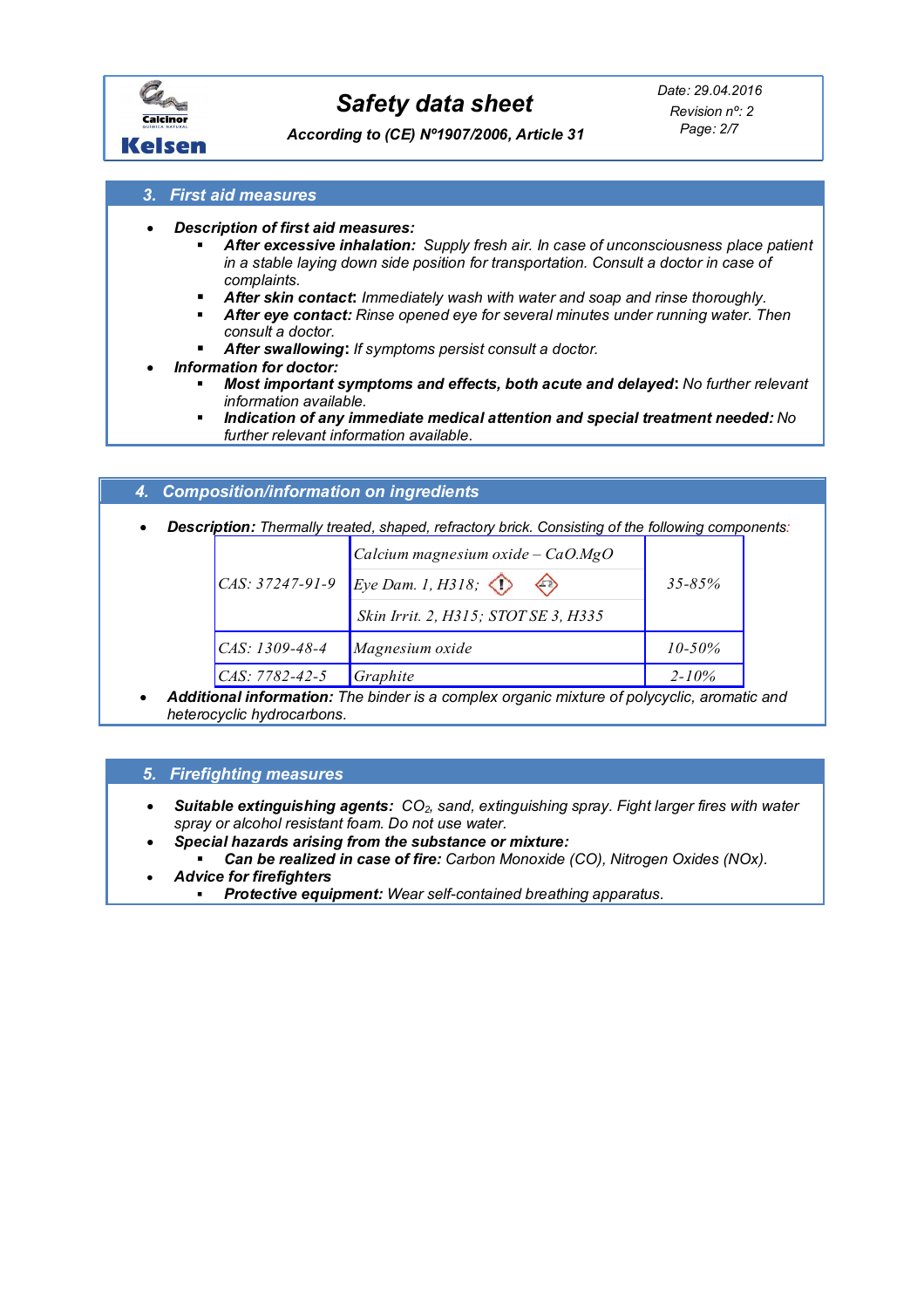

*According to (CE) Nº1907/2006, Article 31*

- *6. Accidental release measures*
- *General information: The product is solid and no spills or leakage can occur. Dust can be formed during handling, dismantling and disposal of the bricks. Contact with skin, eyes and personal clothing has to be avoided and suitable personal protective equipment has to be used as indicated in Section 8.*
- *Personal precautions, protective equipment and emergency procedures: See other sections.*
- *Environmental precautions: Do not allow to enter sewers/ surface or ground water.*
- *Methods and material for containment and cleaning up: Ensure adequate ventilation.*
- *Reference to other sections:*
	- *See Section 7 for information on safe handling.*
	- *See Section 8 for information on personal protective equipment*.
	- *See Section 13 for disposal information.*

# *7. Handling and storage*

#### *Handling:*

- *Precautions for safe handling: In case of dust formation, provide proper protective gear for handling dusty materials. Mechanical resistant gloves have to be used. Avoid formation of dust and aerosol.*
- *Information about fire - and explosion protection: The product is not flammable.*
	- *Conditions for safe storage, including any incompatibilities:*
		- *Storage:*
			- *Requirements to be met by storerooms and receptacles: No special requirements.*
- *Information about storage in one common storage facility: Not required.*
- *Further information about storage conditions: Store in dry conditions. Keep container tightly sealed.*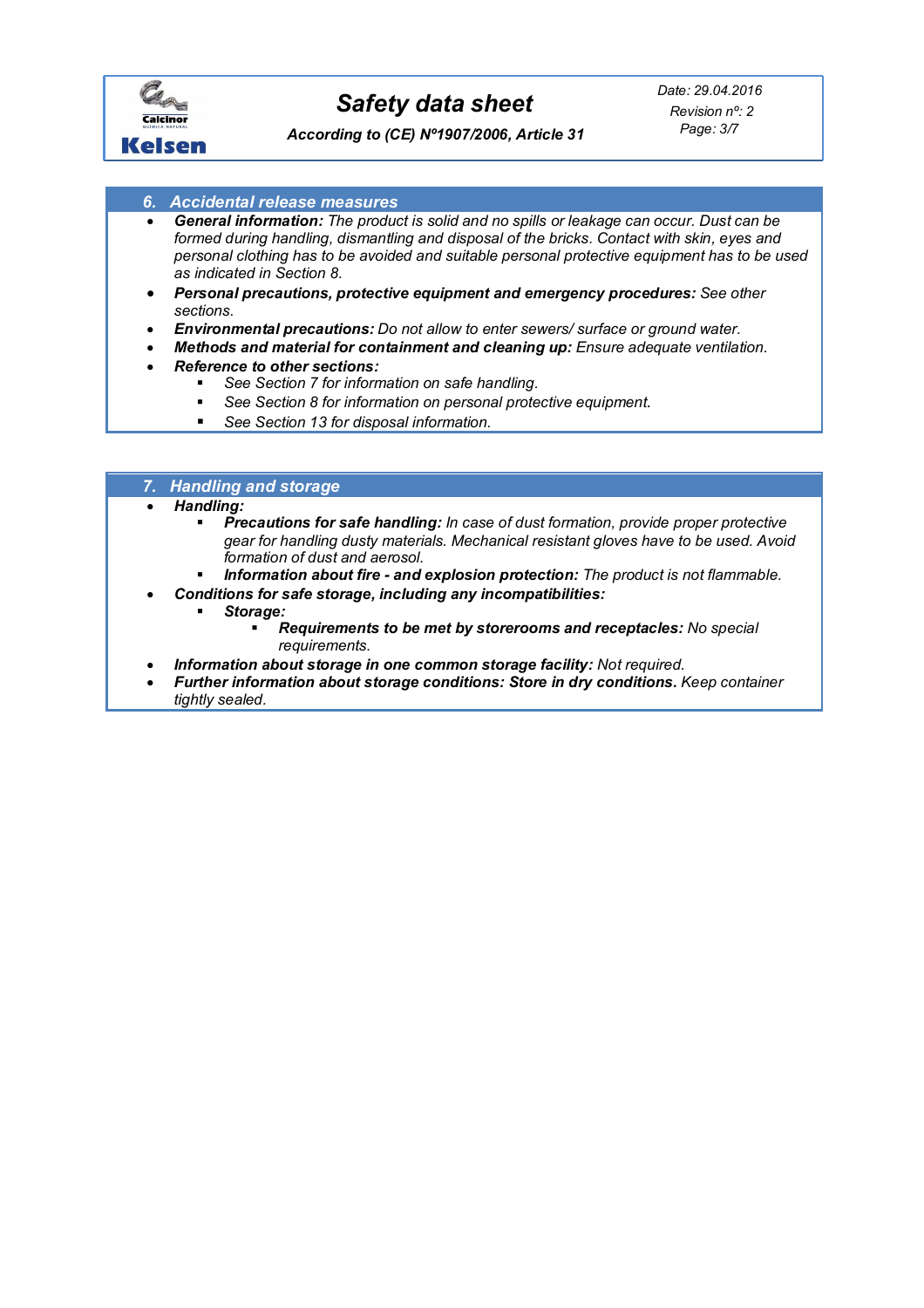

*Page: 4/7 Revision nº: 2*

*According to (CE) Nº1907/2006, Article 31*

#### *8. Exposure controls/personal protection*

*Control parameters:*

#### *Ingredients with limit values that require monitoring at the workplace:*

| 37247-91-9: Dolomite:      |                         |
|----------------------------|-------------------------|
| 1305-78-8: Calcium oxide   |                         |
| VLA-ED:                    | $2 \text{ mg/m}^3$      |
| $PFI$ :                    | $2 \text{ mg/m}^3$      |
| 1309-48-4: Magnesium oxide |                         |
| VLA-ED:                    | 10 mg/m <sup>3</sup>    |
| PFI ·                      | $10 \text{ mg/m}^3$     |
| 7782-42-5: Graphite:       |                         |
| VI A-FD:                   | $2 \text{ mg/m}^3$      |
| PEL: (respirable dust)     | $2.5$ mg/m <sup>3</sup> |

- *Additional information: As a basis for the production of this document, the most current valid lists were used.*
- *Exposure controls:*
	- *Personal protective equipment:*
		- *General protective and hygienic measures: Keep away from food, beverages and pet food. Immediately remove all soiled and contaminated clothing. Wash hands before breaks and at the end of work. Avoid all contact with the skin. Avoid contact with the eyes and skin.*
- *Respiratory protection: In case of brief exposure or low pollution use respiratory filter device. In case of intensive or longer exposure use self-contained respiratory protective device. Protection of hands:*



*Protective gloves*

 *Gloves material: The selection of suitable gloves does not only depend on the material, but also on further marks of quality which may vary from manufacturer to manufacturer. As the product is a preparation of several substances, the resistance of the glove material cannot be calculated in advance and has therefore to be checked before use.*

*Eye protection:*



*Tightly sealed goggles*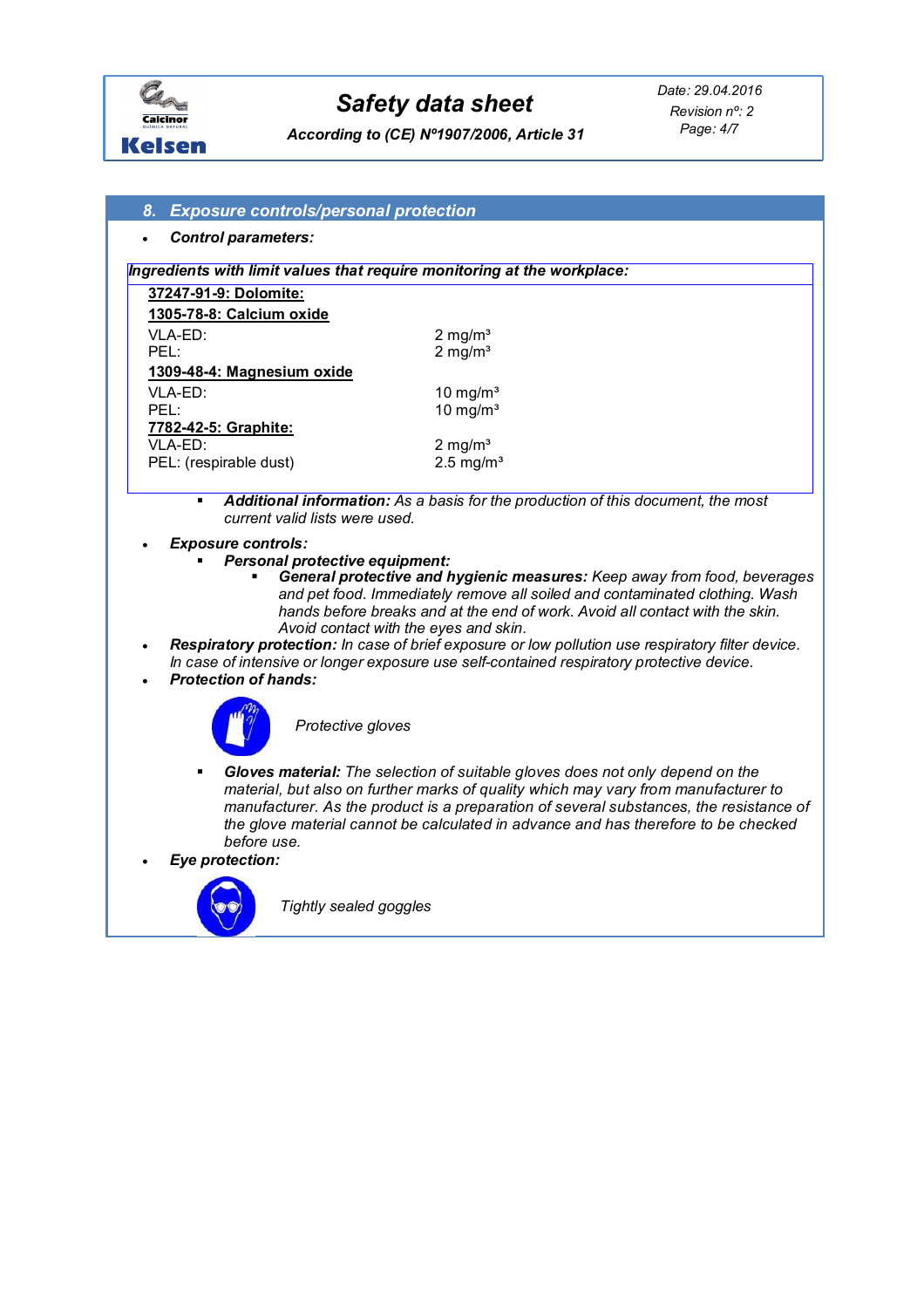| Kelsen    | Date: 29.04.2016<br><b>Safety data sheet</b><br>Revision n°: 2<br>Page: 5/7<br>According to (CE) Nº1907/2006, Article 31                                                                                                        |  |
|-----------|---------------------------------------------------------------------------------------------------------------------------------------------------------------------------------------------------------------------------------|--|
| 9.        | <b>Physical and chemical properties</b>                                                                                                                                                                                         |  |
|           | Information on basic physical and chemical properties:<br><b>General information:</b><br>Appearance:<br><b>Form:</b> Solid.<br>Colour: Brown/Black.<br><b>Odour:</b> Characteristic.<br><b>Odour threshold: Not determined.</b> |  |
| $\bullet$ | pH value: Not applicable.                                                                                                                                                                                                       |  |
| $\bullet$ | <b>Change in condition:</b><br><b>Melting point/Melting range: Undetermined.</b><br><b>Boiling point/Boiling range: Undetermined.</b><br>Flash point: Not applicable.                                                           |  |
|           | Flammability (solid, gaseous): Not determined.                                                                                                                                                                                  |  |
| $\bullet$ | Ignition temperature: Not applicable.                                                                                                                                                                                           |  |
| $\bullet$ | Decomposition temperature: Not determined.                                                                                                                                                                                      |  |
| $\bullet$ | Self-igniting: Product is not self-igniting.                                                                                                                                                                                    |  |
| $\bullet$ | Danger of explosion: Product does not present an explosion hazard.                                                                                                                                                              |  |
| $\bullet$ | <b>Explosion limits:</b>                                                                                                                                                                                                        |  |
|           | Lower: Not determined.<br><b>Upper:</b> Not determined.                                                                                                                                                                         |  |
| $\bullet$ | Vapour pressure: Not applicable.                                                                                                                                                                                                |  |
| $\bullet$ | <b>Density:</b><br>Relative density: According to the product data sheet.<br>Apparent density at 20°C: According to the product data sheet.<br><b>Evaporation rate: Not applicable.</b>                                         |  |
|           | Solubility in / Miscibility with water: Slightly soluble.                                                                                                                                                                       |  |
| $\bullet$ | Segregation coefficient (n-octanol/water): Not determined.                                                                                                                                                                      |  |
| $\bullet$ | Viscosity: Not applicable.                                                                                                                                                                                                      |  |
| ٠         | Apparent porosity: According to the product data sheet.                                                                                                                                                                         |  |
| $\bullet$ | Cold crushing strength: According to the product data sheet.                                                                                                                                                                    |  |
|           |                                                                                                                                                                                                                                 |  |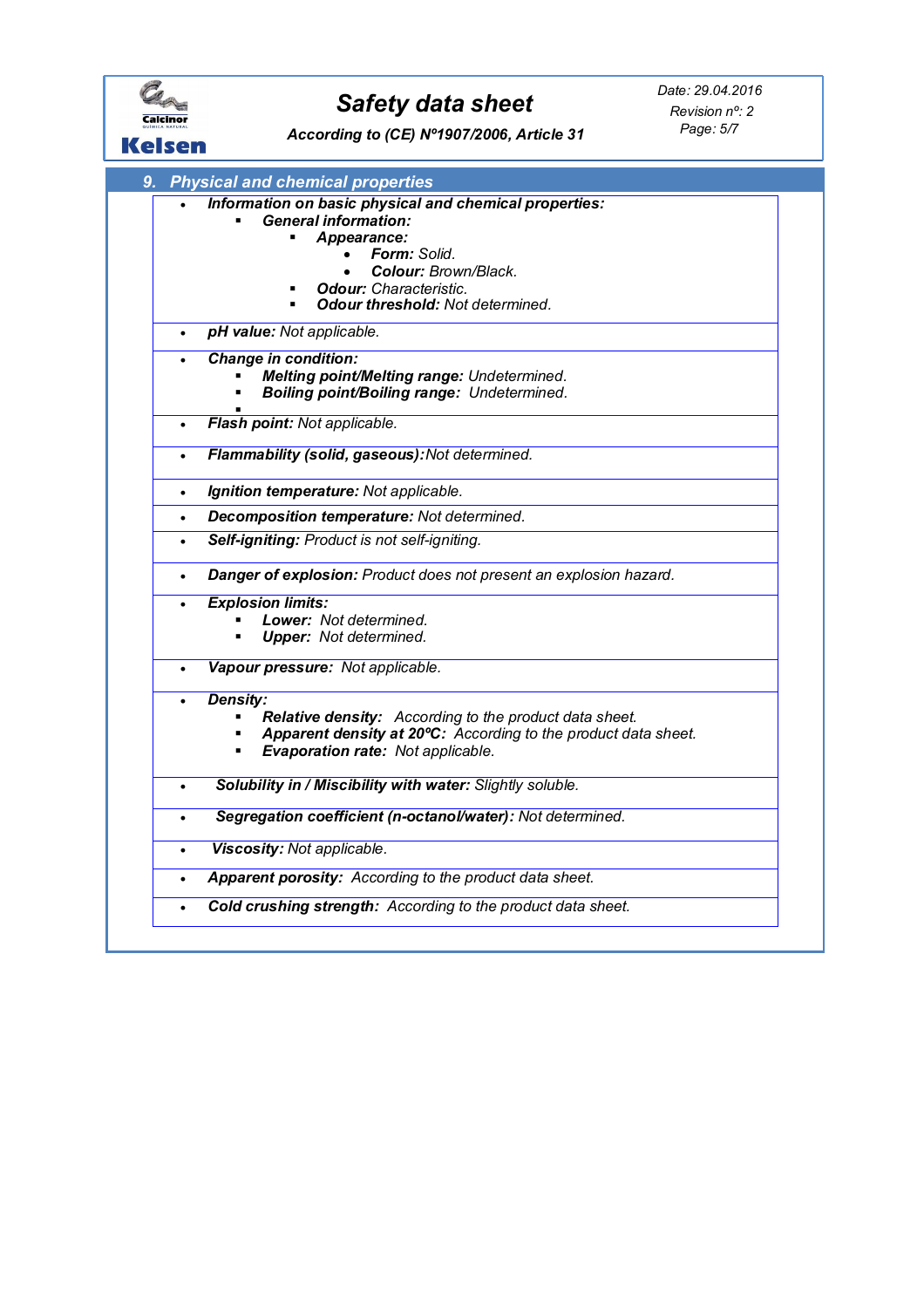

*According to (CE) Nº1907/2006, Article 31*

*Page: 6/7 Revision nº: 2*

### *10. Stability and reactivity*

- *Reactivity:*
	- *Chemical stability: The product is chemically stable under recommended storage conditions.*
- *Possibility of hazardous reactions: The product may react with strong oxidizers. It is recommended to avoid the contact with these substances.*
- *Conditions to avoid: No further relevant information available.*
- *Incompatible materials: Reacts with water and acids.*
- *Hazardous decomposition products: The product contains Polycyclic Aromatic Hydrocarbons (PAH´s) that could be liberated at high temperatures (>300ºC).*

#### *11. Toxicological information*

- *Information on toxicological effects:* 
	- *Acute toxicity:*
		- *Primary irritant effect:*
			- *On the skin: Irritant to skin and mucous membranes.*
			- *On the eyes: Strong irritant with the danger of severe eye injury.*
			- *Sensitization: No sensitizing effects known.*
	- *Additional toxicological information: According to the calculation method of the General EU Classification Guidelines for Preparations the product does not require a labelling.*

### *12. Ecological information*

- *Toxicity:* 
	- *Acute toxicity: No further relevant information available.*
	- *Persistence and degradability: No further relevant information available.*
	- *Behavior in environmental systems:*
		- *Bioaccumulative potential: No further relevant information available.*
		- *Mobility in soil: No further relevant information available.*
- *Additional ecological information:*
	- *General notes: Do not allow undiluted product or large quantities of it to reach ground water, water course or sewage system.*
	- *Results of PBT and vPvB assessment*
		- *PBT: Not applicable.*
		- *vPvB: Not applicable.*
		- *Other adverse effects: No further relevant information available.*

## *13. Disposal considerations*

- *Waste treatment methods:* 
	- *Recommendation:*



*Must not be disposed of together with household garbage. Do not allow product to reach sewage system* 

- **According to use**: In the course of utilization waste characteristics may change.
	- *Uncleaned packaging:* 
		- *Recommendation: Disposal must be made according to official regulations.*